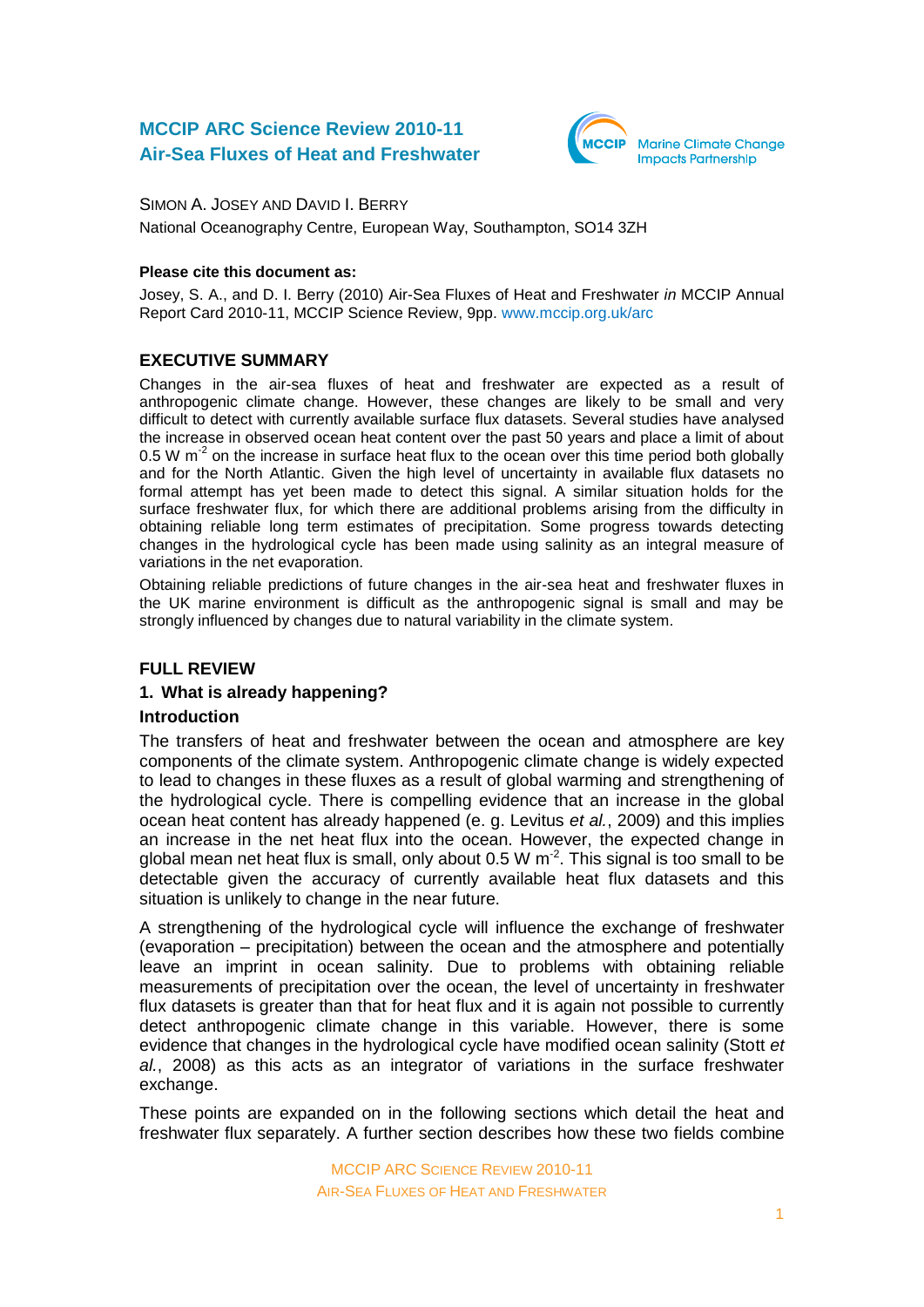to form the air-sea density flux and recent work which uses the density flux to obtain estimates of variability in the North Atlantic overturning circulation at mid-high latitudes including the latitude of the UK.

### **Air-Sea Heat Flux**

The net air-sea heat flux is the sum of four components: these comprise two turbulent heat flux terms (the latent and sensible heat fluxes) and two radiative terms (the shortwave and longwave fluxes). The latent and sensible heat fluxes are proportional to the products of the near surface wind speed with the sea-air humidity and sea-air temperature difference respectively. However, the detailed form of these relationships remains poorly known under certain conditions, in particular at high wind speeds and this provides a significant source of uncertainty in estimates of these fluxes. The shortwave flux is primarily a function of solar elevation and cloud amount with an additional dependence on ocean albedo. The net surface longwave (infrared) flux is the difference between large upward and downward terms from the ocean and atmosphere. The ocean term depends on sea surface temperature and the atmosphere term on air temperature and humidity in addition to cloud amount.

The processes controlling these exchange terms and methods for their estimation are discussed in detail in WGASF (2000). Surface flux datasets have been determined in a number of studies and a recent overview is provided in Gulev *et al.* (2009). The three primary sources for generation of flux products are surface meteorology reports (mainly from Voluntary Observing Ships), satellite observations and atmospheric model reanalyses which assimilate various data types. All three sources use similar empirical (bulk) formulae to estimate the latent and sensible heat fluxes.

Individual estimates of the surface heat flux components may be obtained from surface meteorology reports using the appropriate formulae and combined using various averaging and interpolation techniques to form gridded fields. A number of studies have adopted this approach over the years including the National Oceanography Centre 1.1 (NOC1.1) flux dataset (Josey *et al.*, 1999). The major development over the last 2 years has been the release of the new NOC2 flux dataset which for the first time has error estimates for all of the basic meteorological and derived flux fields (Berry, 2009; Berry and Kent, 2009a,b). The new dataset has been constructed using optimal interpolation of International Comprehensive Ocean-Atmosphere Data Set (ICOADS) Release 2.4 ship data and spans the period 1973- 2006. It is presented as a time series of monthly mean values on a 1 degree area grid. The monthly means were derived from daily estimates of each variable and the standard deviation of these daily values is also available. Users of this dataset are advised to take account of the uncertainty estimates provided, and to note that in very poorly sampled regions, such as the Southern Ocean, the uncertainty estimates themselves may be unreliable.

Satellite gridded surface flux datasets are also available from various sources, a recent example being the Hamburg Ocean-Atmosphere Parameters and Fluxes from Satellite Data version 3 (HOAPS3, Andersson *et al.*, 2007). However, satellite estimates suffer because it is not possible to measure near surface air temperature and humidity directly from space. Indirect techniques must be used instead and this leads to a major source of uncertainty in the turbulent heat flux terms. Atmospheric model reanalyses also provide surface heat flux fields - the two major products being those from the National Centres for Environmental Prediction and the National Centre for Atmospheric Research (NCEP/NCAR) and the European Centre for Medium-Range Weather Forecasts (ECMWF). For the reanalyses, the turbulent flux terms are again estimated from the model surface meteorology fields while the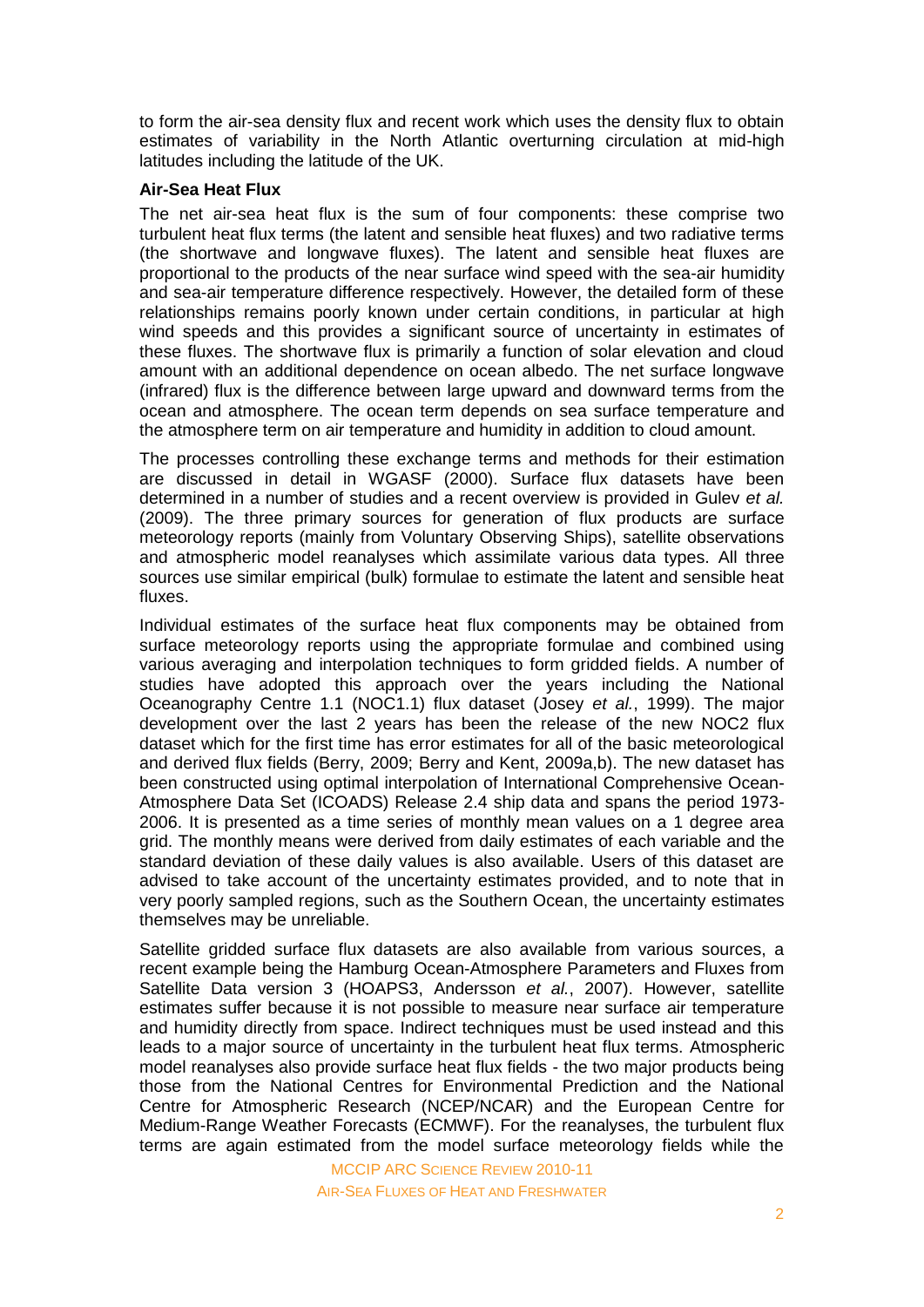shortwave and longwave flux are output from a radiative transfer model. A further type of flux product seeks to combine data from various sources, the leading example being the Objectively Analyzed air-sea Fluxes (OAFLUX) dataset (Yu and Weller, 2007) which blends reanalysis and satellite surface meteorology fields prior to estimation of the fluxes. Each of these classes of flux product has its own advantages and disadvantages (see Gulev *et al.*, 2009 and the earlier WGASF, 2000 review for details).

The annual mean net air-sea heat flux field for the mid-latitude North Atlantic, including the UK marine sector, is shown in Figure 1 for four of the flux datasets discussed above. The same broad scale pattern is observed for each dataset with strong heat loss over the Gulf Stream and a transition towards ocean heat gain from west to east. The NCEP/NCAR fields tend to have stronger heat loss than the other three datasets considered but this is partly due to an artificially high choice for the transfer coefficients which determine the strength of the turbulent heat loss terms; this choice is not supported by observational analyses. NOC1.1, NOC2 and OAFLUX all show similar results for the location of the zero net heat flux line which extends from south-west to north-east across the basin. The UK marine environment region lies at the north-eastern end of this line and experiences close to zero annual mean net heat flux. However, it is likely that variations in the intense heat loss over the Gulf Steam and their subsequent influence on the atmosphere via cyclogenesis are more important for UK climate than variations within UK waters.



*Figure 1. Annual mean net air-sea heat flux from a.) NCEP/NCAR, b.) NOC1.1, c.) NOC2 and d.) OAFLUX for the common period 1984-2004, units W m-2 . Blue colours : ocean heat loss to the atmosphere, red ocean heat gain.* 

The net heat flux field exhibits a strong seasonal cycle (not shown) primarily as a result of intensification of the shortwave flux from winter to summer and an increase in the strength of the turbulent heat loss terms in winter. In addition to the seasonal cycle there may be significant anomalies in the heat loss for a given month as a result of extreme conditions. This is illustrated in Figure 2 which shows a time series of the monthly net heat flux anomaly (i.e. with seasonal cycle removed) averaged over an example box (40-55  $\degree$ N, 20-40  $\degree$ W) in the mid-latitude North Atlantic for each of the four flux datasets. Strong month to month variability is evident in the figure with box averaged anomalies often exceeding 50 W  $m<sup>2</sup>$ . Similar variations are observed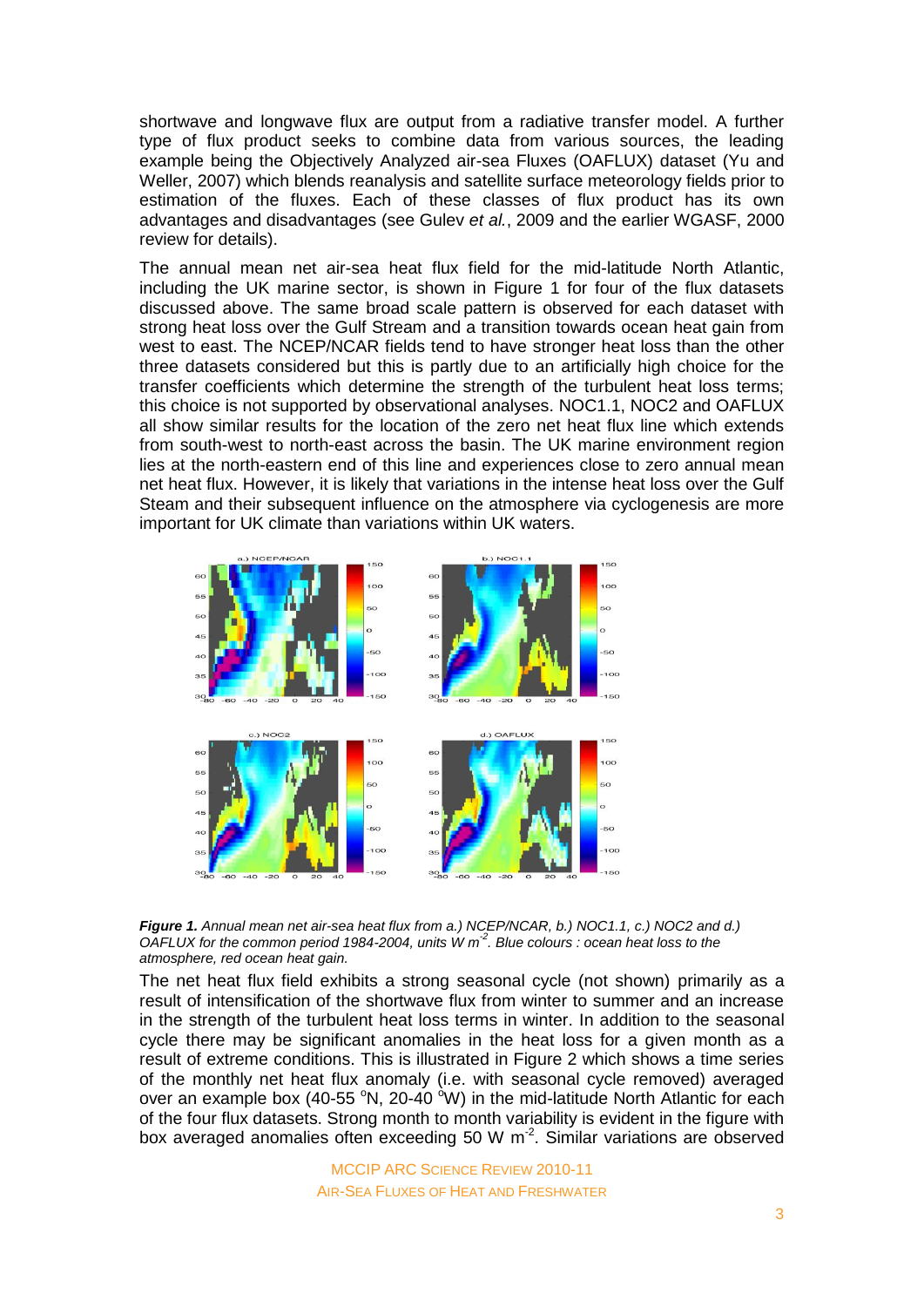in each of the datasets for the periods in which they overlap. To some extent this is to be expected as, despite major differences in analysis methods, observations from Voluntary Observing Ships are a primary source of data for each of the flux products considered.



*Figure 2. Monthly mean net air-sea heat flux anomaly for the box (40-55*  $\degree$ *N, 20-40*  $\degree$ *W) from NCEP/NCAR (red), NOC1.1 (green), NOC2 (blue) and OAFLUX (black), units W m-2 .* 

Both observation and model based analyses of changes in the surface air-sea heat flux associated with increasing global ocean heat content have revealed that the anthropogenic climate signal is small (Pierce *et al.*, 2006; Levitus *et al.*, 2009). Changes in the net surface heat flux over the past 50 years at global and basin scales are expected to be about 0.5 W  $m^2$  with corresponding changes in the individual heat flux components of less than 2 W m-2 . Lozier *et al.* (2008) have examined the spatial pattern of heat-content change in the North Atlantic using historical hydrographic station data from the National Oceanic Data Center World Ocean Database from 1950 to 2000. They found that the total heat gained by the North Atlantic Ocean is equivalent to a basin wide increase in the flux of heat across the ocean surface of 0.4 W m<sup>-2</sup>. However, they note that it is not possible to say whether this gain is due to anthropogenic warming because natural variability may be masking this signal. A trend of  $+4 \text{ W m}^2$  decade<sup>-1</sup> in the global mean latent heat flux was obtained from an analysis of OAFLUX by Yu and Weller (2007). However, as has been noted by Berry (2009), this seems unrealistically large given the constraints arising from changes in ocean heat content and the climate model analyses.

#### **Air-Sea Freshwater Flux**

The air-sea freshwater flux is simply the difference between evaporation from the ocean surface and precipitation from the atmosphere, often written E-P (i.e. evaporation - precipitation). It is linked to the net heat flux as the evaporation term corresponds to the latent heat flux component of the net heat exchange discussed above.

Estimates of the evaporation are available from the same sources noted above for the heat flux i.e. ship-based flux datasets, atmospheric model reanalyses and satellite measurements. Various precipitation products are available from satellites (Gulev *et al.*, 2009), for example from the Global Precipitation Climatology Project Version 2 (GPCPv2, Adler *et al.* 2003). Atmospheric model reanalyses also provide precipitation but here care must be taken as unphysical trends have been observed in some areas, particularly for the ECMWF reanalysis in the Tropics. Precipitation is difficult to measure directly at sea (Weller *et al.*, 2008) but may be estimated from present weather codes in voluntary observing ship meteorological reports and was included in the NOC1.1 flux dataset (Josey *et al.*, 1999). However, further work is needed before this method can be reliably used for climate studies and at present precipitation is probably the least well determined of the surface exchange fields.

The climatological annual mean freshwater flux field for 1980-2005 from NCEP/NCAR is shown in Figure 3 together with the near surface wind field. The UK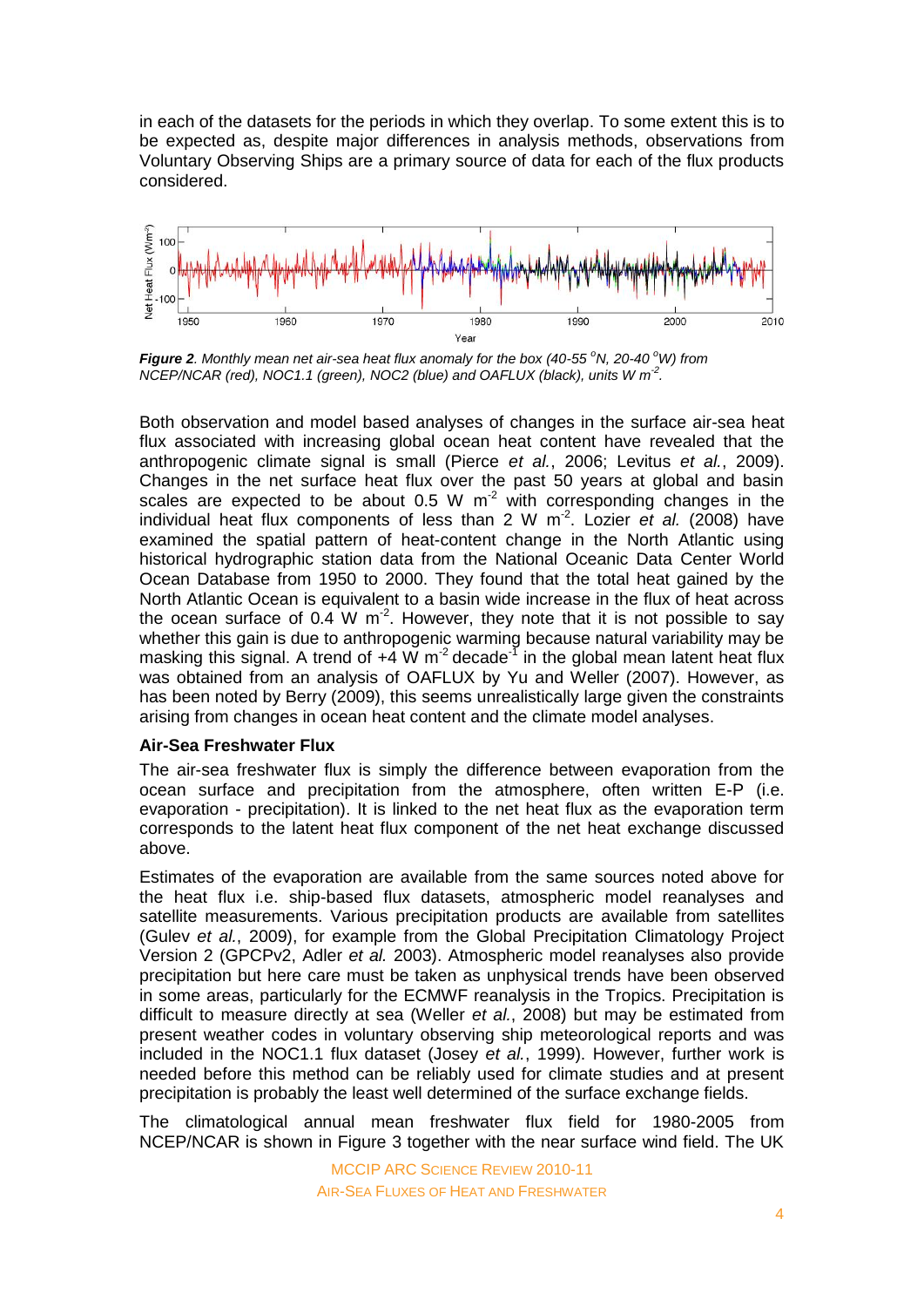marine environment region experiences a progressive transition from west to east between weak freshwater gain by the ocean from the atmosphere to weak freshwater loss. However, the UK climate is more likely to be affected by the integrated effects of freshwater loss from the ocean further to the south-west in the Atlantic - note the strong losses over the Gulf Stream region and direction of the air flow.



*Figure 3. Climatological annual mean freshwater flux (E-P) from the NCEP/NCAR reanalysis for the period 1980-2005, units m yr-1 . Blue colours: net precipitation (i.e. freshwater gain by the ocean), red colours: net evaporation (i.e. freshwater loss from the ocean). Arrows show the corresponding NCEP/NCAR 10 m wind speed, reference value of 4 m s-1 in lower left corner.*

Variations in the freshwater flux to the mid-high latitude North Atlantic are driven in part by changes in the strength of the two major modes of atmospheric variability the North Atlantic Oscillation (NAO) and the East Atlantic Pattern (EAP). The eastern half of the subpolar North Atlantic freshened from the 1960s to the 1990s. A study using the NCEP reanalysis and coastal rain gauge data has attributed about twothirds of the freshening in this region to an increase in precipitation associated with the EAP (Josey and Marsh, 2005), with the NAO playing a secondary role. Since the mid 1990s, there has been a return to more saline, warmer waters in this region (Holliday *et al.*, 2008) and it is likely that advective rather than surface exchanges processes are responsible for these recent changes.

Identification of a signal in the freshwater flux associated with anthropogenic climate change is made difficult by the high level of uncertainty in the available datasets and the strong influence of natural variations in the major modes of atmospheric variability. Ocean salinity fields are likely to provide a better indication of changes in the hydrological cycle as to some extent they act as an integrator of freshwater flux anomalies. Stott *et al.* (2008) have recently analysed observed and modelled salinity changes and find that changes of salinity as a result of human influence are beginning to emerge. In particular, they find a significant increase in observed salinity in recent decades in the  $20 - 50$  <sup>o</sup>N latitude band of the Atlantic ocean, although changes at sub-polar latitudes of the Atlantic, and in other ocean basins, are not significant compared to modelled internal variability (Pardaens *et al.,* 2008; Wu and Wood, 2008).

## **Impacts of Heat and Freshwater Fluxes on the North Atlantic Circulation**

The surface fluxes of heat and freshwater each act to modify the density of the ocean surface layer via their impact on temperature and salinity. Cooling of the ocean surface and net freshwater loss serve to increase the density as they result in a reduction in temperature and increase of salinity (the converse holds for ocean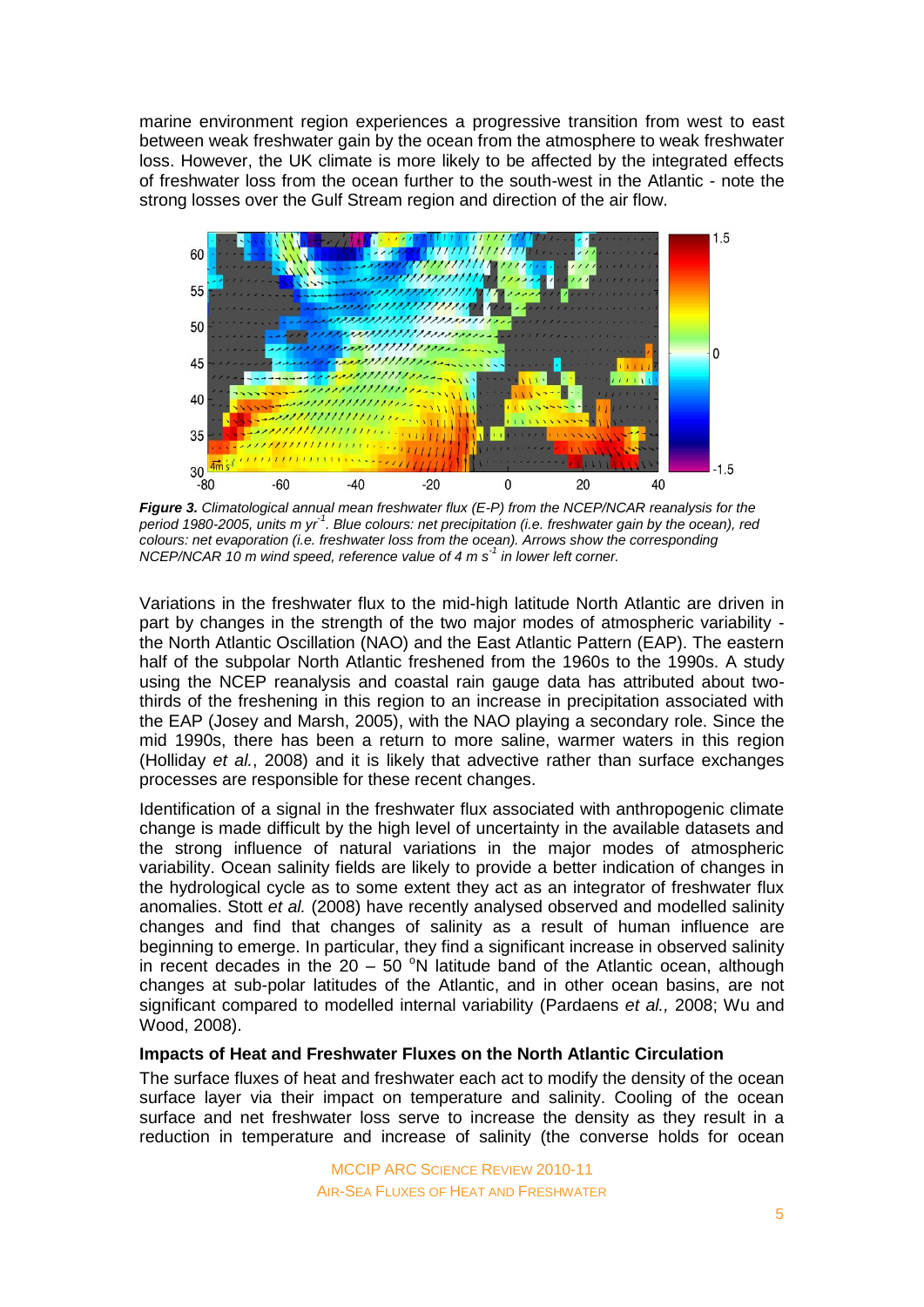warming and freshwater gain). The combined effect of the heat and freshwater exchanges can be expressed in terms of the surface density flux (also referred to as the buoyancy flux). Variations in the density flux at high latitudes have potentially significant implications for UK climate as they modify the amount of dense water formed in deep convection regions (Grist *et al.*, 2007; 2008) and consequently the overturning circulation of the North Atlantic.

The impact of the air-sea density flux on the amount of water formed in different density classes can be determined using water mass transformation theory. A modification of this method has been recently used to estimate surface forced variability in the North Atlantic overturning circulation (Grist *et al.*, 2009; Josey *et al.*, 2009). The method has been shown to provide useful estimates of the overturning circulation variability in the range  $35 - 65$  <sup>o</sup>N with the HadCM3 coupled climate model and has been applied using NCEP/NCAR reanalysis flux fields to estimate variability in the mid-high latitude North Atlantic for the past 45 years. The variability in the circulation at latitude 55  $\degree$ N, which is approximately the mid-latitude of the UK, is shown in Figure 4.

The figure reveals a tendency for an anomalously high overturning circulation, by about 1-2Sv, from the late 1970s to the late 1990s. This period coincides with the prolonged positive phase of the North Atlantic Oscillation and may indicate that surface forcing associated with this mode plays a significant role in determining the strength of the circulation at the latitude of the UK*.* From 2000 onwards, there is some indication of weakening of the transport which probably reflects natural variability. Further work is planned to refine the method which has the potential to provide valuable complementary information on circulation variability at mid-high latitudes to that obtained from the Rapid array at 26 °N.



*Figure 4. Reconstruction of the maximum surface forced North Atlantic overturning circulation anomaly (Sv) at 55 <sup>o</sup>N using density fluxes determined from the NCEP/NCAR reanalysis. Details of the method are given in Josey et al. (2009), the different lines are estimates based on surface flux fields integrated over 6 years (dash-dot line), 10 years (solid line) and 15 years (dashed line).*

#### **2. What could happen in the future?**

Obtaining reliable predictions of future changes in the air-sea heat and freshwater fluxes in the UK marine environment is difficult as the anthropogenic signal is small and may be strongly influenced by changes due to natural variability in the climate system. Furthermore, at larger scales there is considerable disagreement between the predictions of climate models regarding changes in the components of the energy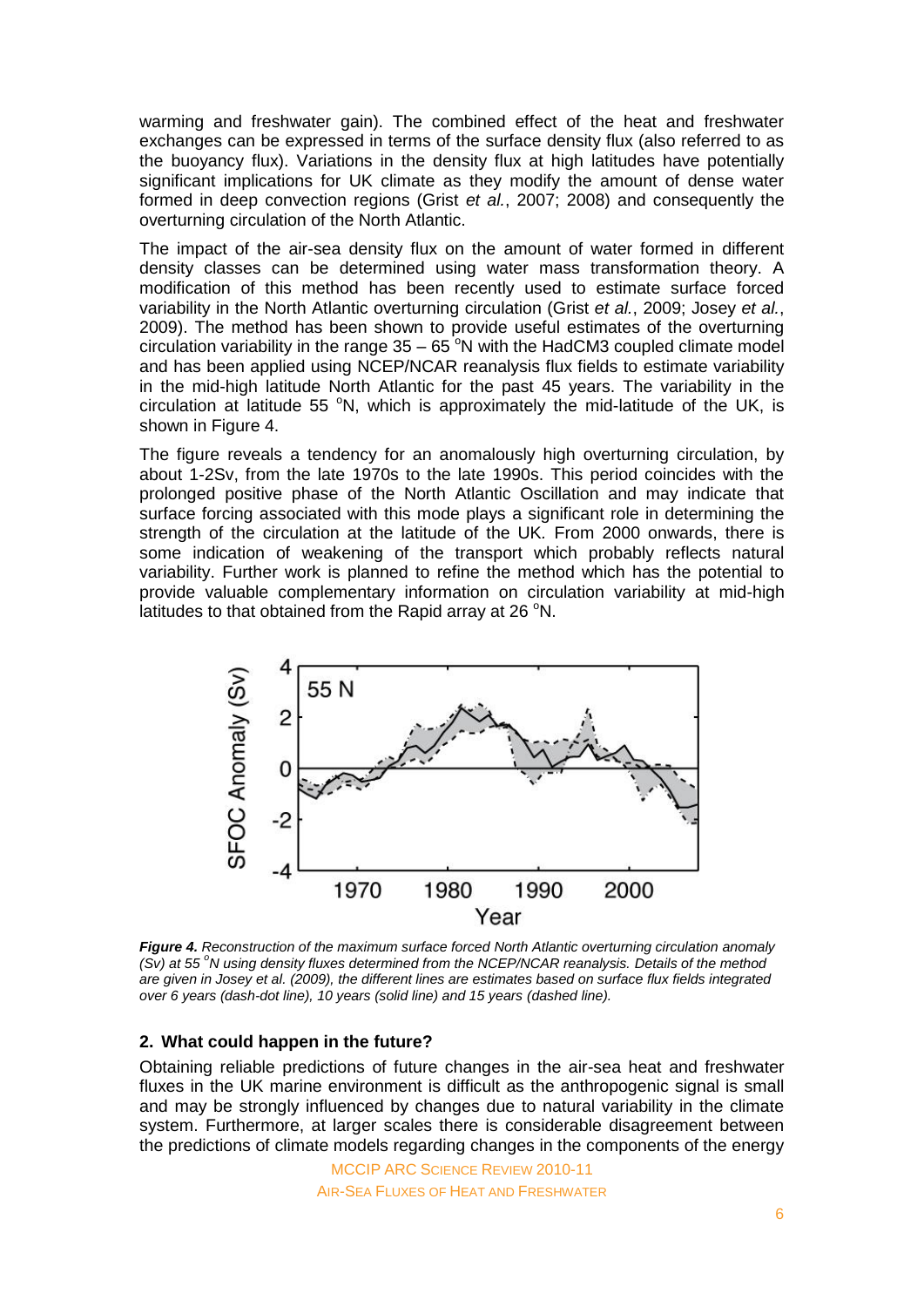balance. Andrews (2009) assessed such changes in eight different climate models and found major variations in the model predictions of changes in the different heat flux components. Nevertheless, there are fairly consistent projections on the increase of ocean heat uptake and hydrological cycle intensification under increasing greenhouse gas concentrations. The reduction in sensible heat flux due to decreasing air-sea temperature difference and the increase in evaporation and latent heat flux seem to be robust in the AR4 models (Lu and Cai, 2009).

In addition to the direct global warming signal, anthropogenic climate change may cause the centres of action of the major modes of atmospheric climate variability to shift. In particular, it has been suggested that the low pressure pole of the North Atlantic Oscillation may move north-eastward as a result of climate change (e.g. Ulbrich and Christoph, 1999) and this has potentially significant consequences for air-sea interaction in the UK marine environment and precipitation over the UK. Thus the major source of future change may prove to be a shift in the spatial patterns of atmospheric variability rather than warming induced changes in air-sea heat exchange.

In addition, it is also possible that variations in freshening of surface waters associated with an intensification of the hydrological cycle could impact on dense water formation with consequences for UK climate. However, at present, research in this area is insufficiently developed to allow any firm conclusions to be drawn on the likelihood of this occurring.



# **3. Confidence in the science**



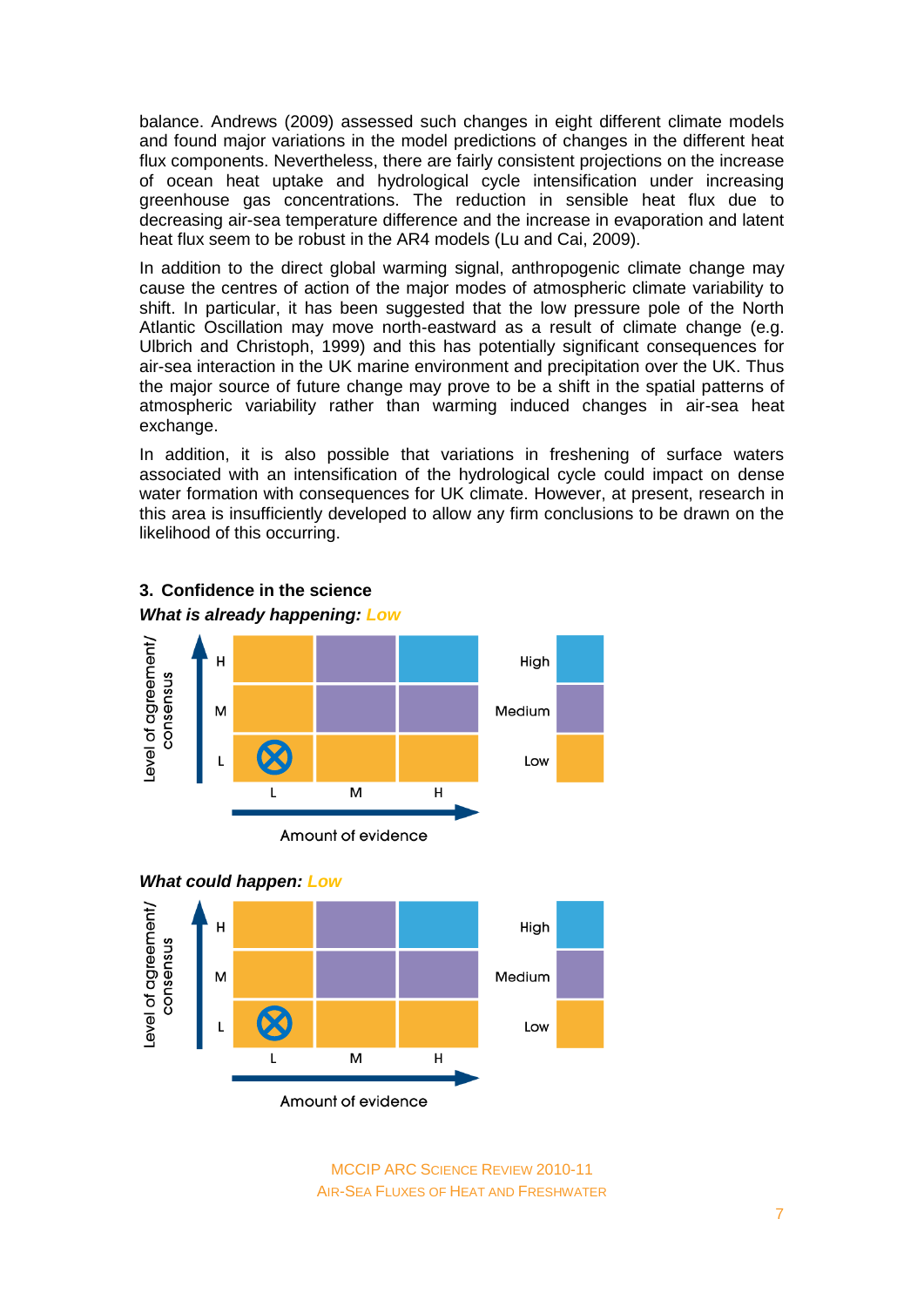## **4. Knowledge gaps**

The top priority knowledge gaps that need to be addressed in the short term to provide better advice to be given to policy makers are:

- *1.* What influence has anthropogenic climate change had on air-sea heat and freshwater fluxes in the UK marine environment and wider North Atlantic over the past 50 years?
- *2.* What impacts have such changes had on a.) the ocean circulation in the UK marine environment and b.) the UK climate?
- *3.* How will air-sea heat and freshwater fluxes in the UK marine environment and wider North Atlantic vary over the next 50 years and what impacts will this have?

#### **5. Socio-economic impacts**

Not possible to comment on this given Knowledge Gaps identified above.

#### **6. References**

- Adler, R. F., Huffman, G.J., Chang, A., Ferraro, R., Xie, P., Janowiak, J., Rudolf, B. , Schneider, U., Curtis, S., Bolvin, D., Gruber, A., Susskind, J., Arkin, P. and Nelkin, E. J. (2003) The Version 2.1 Global Precipitation Climatology Project (GPCP) Monthly Precipitation Analysis (1979 - Present). *J. Hydrometeor.*, **4**(6), 1147-1167.
- Andersson, A., Bakan, S. and Klepp, C. (2007) The HOAPS Climatology. *Flux News*, **4**, 10- 13.
- Andrews, T. (2009) Forcing and response in simulated 20th and 21st century surface energy and precipitation trends. *Journal of Geophysical Research*, **114**, D17110, doi:10.1029/2009JD011749.
- Berry, D. I. (2009) Surface Forcing of the North Atlantic: Accuracy and Variability, University of Southampton Ph. D. Thesis, 175 pp.
- Berry, D. I. and Kent, E. C. (2009a) A new air-sea interaction gridded dataset from ICOADS with uncertainty estimates. *Bulletin of the American Meteorological Society*, **90**, 645–656, DOI: 10.1175/2008BAMS2639.1.
- Berry, D. I. and Kent, E. C. (2009b) Air-Sea Fluxes from ICOADS: The Construction of a New Gridded Dataset with Uncertainty Estimates, *International Journal of Climatology*, in press.
- Grist, J. P., Josey, S. A. and Sinha, B. (2007) Impact on the Ocean of Extreme Greenland Sea Heat Loss in the HadCM3 Coupled Ocean-Atmosphere Model, *Journal of Geophysical Research*, **112**, C04014, doi:10.1029/2006JC003629.
- Grist, J. P., Josey, S. A., Sinha, B. and Blaker, A. T. (2008) Response of the Denmark Strait overflow to Nordic Seas heat loss, *Journal of Geophysical Research*, **113**, C09019, doi:10.1029/2007JC004625.
- Grist, J. P., Marsh, R. A. and Josey, S. A. (2009) On the Relationship Between the North Atlantic Meridional Overturning Circulation and the Surface-Forced Overturning Stream Function, *Journal of Climate*, **22** (19), 4989-5002, DOI: 10.1175/2009JCLI2574.1.
- Gulev, S., Josey, S. A., Bourassa, M., Breivik, L.-A., Cronin, M. F., Fairall, C., Gille, S., Kent, E. C., Lee, C. M., McPhaden, M. J., Monteiro, P. M. S., Schuster, U., Smith, S. R., Trenberth, K. E., Wallace, D. and Woodruff, S. D. (2009) Surface Energy and  $CO<sub>2</sub>$  Fluxes in the Global Ocean-Atmosphere-Ice System, Plenary Paper for OceanObs'09, September, 2009, Venice, Italy.
- Holliday, N. P., Hughes, S. L., Bacon, S., Beszczynska-Moller, A., Hansen, B., Lavın, A., Loeng, H., Mork, K. A, Østerhus, S., Sherwin, T. and Walczowski, W. (2008) Reversal of the 1960s to 1990s freshening trend in the northeast North Atlantic and Nordic Seas, *Geophys. Res. Lett*., **35**, L03614, doi:10.1029/2007GL032675.